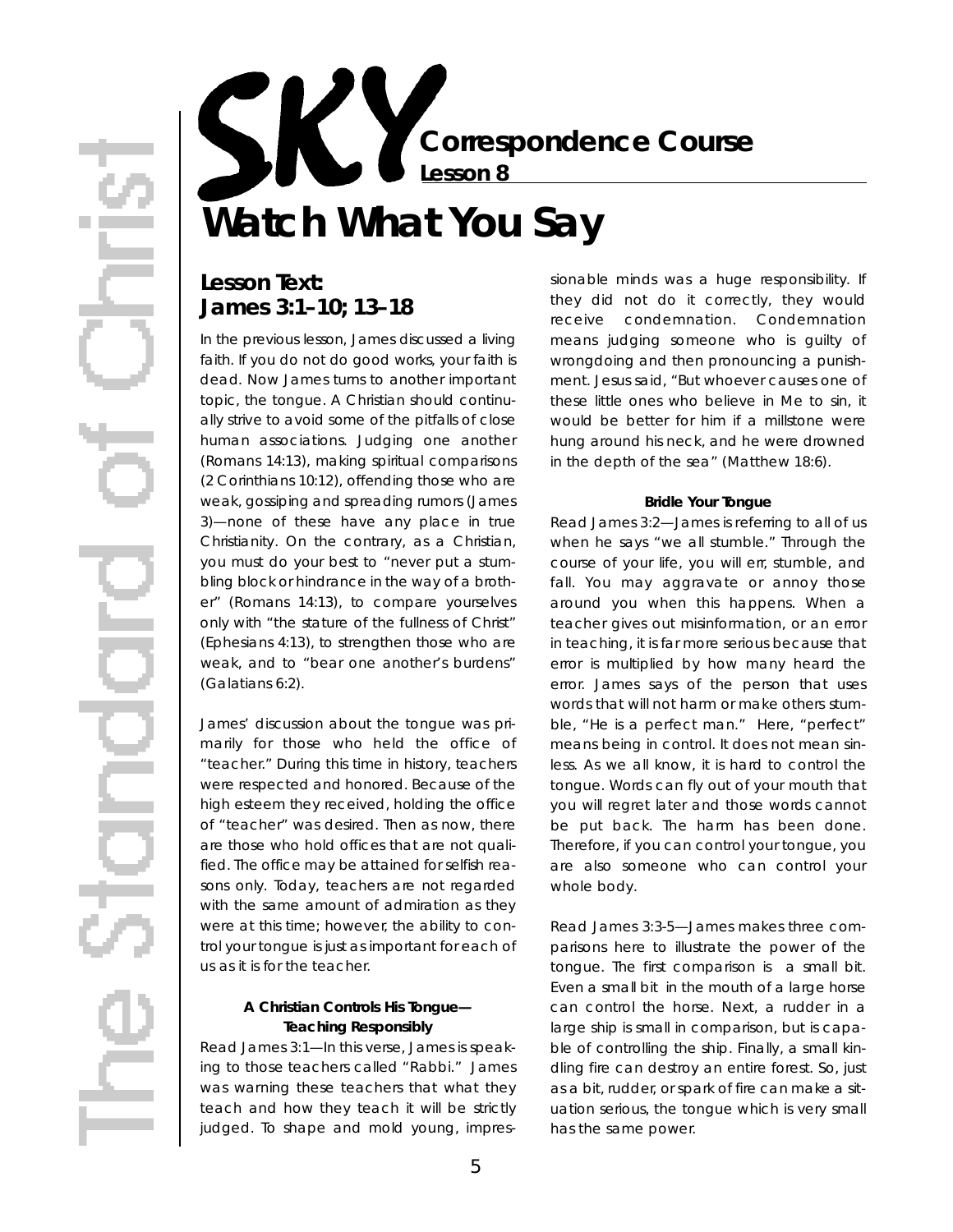#### **Dangers of an Out-of-Control Tongue**

*Read James 3:6—*What does James mean when he says "the tonque is a fire"? A fire can destroy, wreck lives, and create chaos. Could it be that he is saying the tongue can do the same? If someone says something to you in a hurtful way, does it arouse anger or sadness in you? Chances are it does. The tongue is considered the most worldly of all our body parts. The tongue can defile (which means to make something filthy) the whole body. The tongue, as you go through your life, can start fires—unnecessary fires. It seems that James is saying the source of the fire that inflames the tongue is hell itself.

*Read James 3:7—*Have you ever been to a circus, zoo, or aquarium? Better yet, have you visited places where they train wild animals to do tricks? If man has the power over nature to train such wild beasts, why can't man control or have power over his tongue?

*Read James 3:8—*Does this mean we give up and not try to keep our tongue in control? No. James is just letting us know that the tongue is never really subdued. We must always be aware and on guard of our tongue. Do not allow your tongue to burst out of control. James compares our tongue to a deadly poison. Our tongue is worse than deadly poison.

#### **A Tongue Divided**

*Read James 3:9-10*—One minute our tongue will bless, praise, and worship God, and the next it will curse men who are made in the image of God. Because man is made in the image of God, man is set apart from the animal kingdom. Why would we praise God, and then curse the man who is created in God's image? It is obvious that James is appalled by such actions.

#### **True Wisdom-Avoid False Wisdom**

*Read James 3:13—*Just because you know God's truth doesn't mean you know how to use it. Having wisdom means you apply the knowledge and the truth to the best of your ability. Having all the facts and all the answers is no assurance that they will be used wisely.

*Read James 3:14*—There is no room for an envious or self-seeking attitude. It is wrong to put others down to elevate yourself. If you have such an attitude in your heart, do not glory in it, as you are just lying against the truth. The truth you are lying against is the knowledge and understanding of God's way that you hold so dear in your heart. Sometimes we gossip about others

because it makes us feel superior. When you hear the shortcomings of others, it may make you feel more Christian or moral.

*Read James 3:15,16*—If you have envy and strife in your heart, then it is clear that your wisdom does not come from God, but from Satan, Satan wants confusion to set in as it creates situations where evil may grow.

#### **Godly Wisdom**

*Read James 3:17—*James now describes what is wisdom from above: "Pure" because it is from God. "Peaceable" because there is no personal ambition that will bring strife or hurt to others. "Gentle," because a gentle person will go above and beyond what is required of him. "Willing to yield" describes a Christian who listens to others and then makes a decision. "Full of mercy and good works" describes an individual that seeks and shows concern for the needs others. Wisdom done "without partiality" is wisdom that is not a respecter of persons, but is concerned about all people. Finally, "without hypocrisy" is wisdom without a mask. The Christian face you wear to church is the same face you should wear no matter where you go.

*Read James 3:18—*Peace is the seed and righteousness is the harvest. How do we achieve godly righteousness? We speak with care, avoiding gossip that only hurts feelings and destroys reputations, and we fill our minds with purity. There is a poem we should consider whenever someone has some juicy gossip to share with us. It is entitled "Three Gates of Gold" by Beth Day —"Is it true? Is it needful? Is it kind?"

A verse worthy to remember: **"Death and life are in the power of the tongue, And those who love it will eat its fruit"** (Proverbs 18:21)

#### **Word Definitions**

These definitions were taken from *Webster's New World Dictionary*

- **Bridle—**Anything that controls or constrains, to curb and to control.
- **Iniquity**—A wicked or unjust act.
- **Defiles**—Make filthy
- Hypocrisy-A pretending to be what one is not.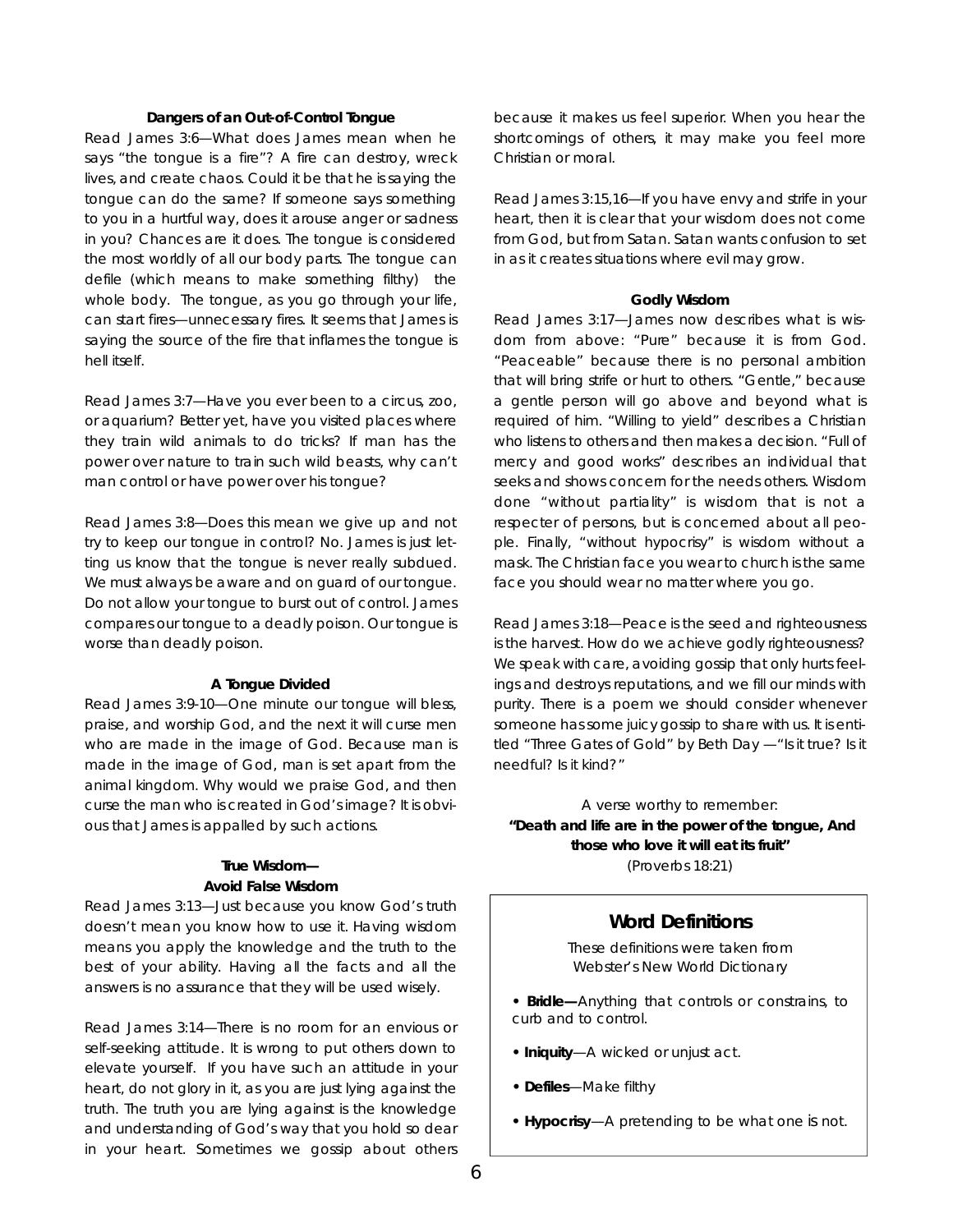

## **Questions and Answers**

- 1. James' discussion about the tongue was mainly directed toward:
	- A. Teachers
	- B. Students
	- C. Presidents
- 2. In James 3:2, "he is a perfect man" means to be...
	- A. Without sin
	- B. In control
	- C. A perfectionist
- 3. True/False—Those who can control their tongue can control their body. \_\_\_

\_ \_ \_ \_ \_ \_ \_ \_ \_ \_ \_ \_ \_ \_ \_ \_ \_ \_ \_ \_ \_ \_ \_ \_ \_ \_ \_ \_ \_ \_ \_ \_ \_ \_ \_ \_ \_ \_ \_ \_ \_ \_ \_ \_ \_ \_ \_ \_ \_ \_ \_ \_ \_ \_ \_ \_ \_ \_ \_ \_ \_ \_ \_ \_ \_ \_ \_ \_ \_ \_ \_ \_ \_ \_ \_ \_ \_ \_ \_ \_ \_ \_ \_ \_ \_ \_ \_ \_ \_ \_ \_ \_ \_ \_ \_ \_ \_ \_ \_ \_ \_ \_ \_ \_ \_ \_ \_ \_ \_ \_ \_ \_ \_ \_ \_ \_ \_ \_ \_ \_ \_ \_ \_ \_ \_ \_ \_ \_ \_ \_ \_ \_ \_ \_ \_ \_ \_ \_ \_ \_ \_ \_ \_ \_ \_ \_ \_ \_ \_ \_ \_ \_ \_ \_ \_ \_ \_ \_ \_ \_ \_ \_ \_ \_ \_ \_ \_ \_ \_ \_ \_ \_ \_ \_ \_ \_ \_ \_ \_ \_ \_ \_ \_ \_ \_ \_

\_ \_ \_ \_ \_ \_ \_ \_ \_ \_ \_ \_ \_ \_ \_ \_ \_ \_ \_ \_ \_ \_ \_ \_ \_ \_ \_ \_ \_ \_ \_ \_ \_ \_ \_ \_ \_ \_ \_ \_ \_ \_ \_ \_ \_ \_ \_ \_ \_ \_ \_ \_ \_ \_ \_ \_ \_ \_ \_ \_ \_ \_ \_ \_ \_ \_ \_ \_ \_ \_ \_ \_ \_ \_ \_ \_ \_ \_ \_ \_ \_ \_ \_ \_ \_ \_ \_ \_ \_ \_ \_ \_ \_ \_ \_ \_ \_ \_ \_ \_ \_ \_ \_ \_ \_ \_ \_ \_ \_ \_ \_ \_ \_ \_ \_ \_ \_ \_ \_ \_ \_ \_ \_ \_ \_ \_ \_ \_ \_ \_ \_ \_ \_ \_ \_ \_ \_ \_ \_ \_ \_ \_ \_ \_ \_ \_ \_ \_ \_ \_ \_ \_ \_ \_ \_ \_ \_ \_ \_ \_ \_ \_ \_ \_ \_ \_ \_ \_ \_ \_ \_ \_ \_ \_ \_ \_ \_ \_ \_ \_ \_ \_ \_ \_ \_ \_

\_ \_ \_ \_ \_ \_ \_ \_ \_ \_ \_ \_ \_ \_ \_ \_ \_ \_ \_ \_ \_ \_ \_ \_ \_ \_ \_ \_ \_ \_ \_ \_ \_ \_ \_ \_ \_ \_ \_ \_ \_ \_ \_ \_ \_ \_ \_ \_ \_ \_ \_ \_ \_ \_ \_ \_ \_ \_ \_ \_ \_ \_ \_ \_ \_ \_ \_ \_ \_ \_ \_ \_ \_ \_ \_ \_ \_ \_ \_ \_ \_ \_ \_ \_ \_ \_ \_ \_ \_ \_ \_ \_ \_ \_ \_ \_ \_ \_ \_ \_ \_ \_ \_ \_ \_ \_ \_ \_ \_ \_ \_ \_ \_ \_ \_ \_ \_ \_ \_ \_ \_ \_ \_ \_ \_ \_ \_ \_ \_ \_ \_ \_ \_ \_ \_ \_ \_ \_ \_ \_ \_ \_ \_ \_ \_ \_ \_ \_ \_ \_ \_ \_ \_ \_ \_ \_ \_ \_ \_ \_ \_ \_ \_ \_ \_ \_ \_ \_ \_ \_ \_ \_ \_ \_ \_ \_ \_ \_ \_ \_ \_ \_ \_ \_ \_ \_ \_ \_ \_ \_ \_ \_ \_ \_ \_ \_ \_ \_ \_ \_ \_ \_ \_ \_ \_ \_ \_ \_ \_ \_ \_ \_ \_ \_ \_ \_ \_ \_ \_ \_ \_ \_ \_ \_ \_ \_ \_ \_ \_ \_ \_ \_ \_ \_ \_ \_ \_ \_ \_ \_ \_ \_ \_ \_ \_ \_ \_ \_ \_ \_ \_ \_ \_ \_ \_ \_ \_ \_ \_ \_ \_ \_ \_ \_ \_ \_ \_ \_ \_ \_ \_ \_ \_ \_ \_ \_ \_ \_ \_

- 4. James compared the tongue to three items. What were they?
- 5 . Why did James use these three comparisons?
- 6. True/False-The tongue can cause the same degree of damage a fire can.
- 7. True/False—No man can tame the tongue, so we should just give up trying.
- 8. True/False—I know the truth of God; therefore I automatically know how to use it. \_\_\_
- 9. Why will the words of teachers be judged more harshly than the words of others?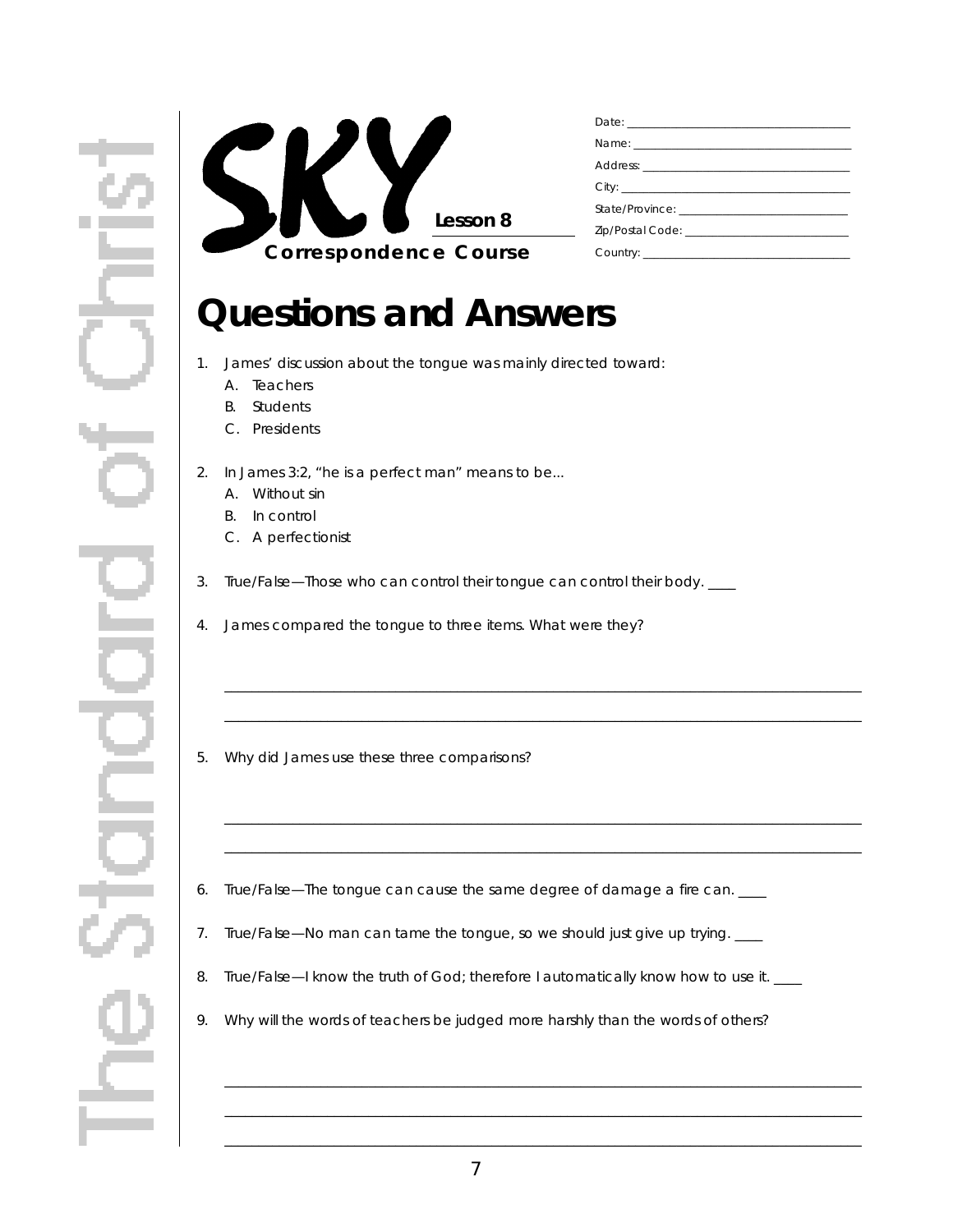- 10 What part of the body is the most difficult to control?
	- A. The mind
	- B. The heart
	- C. The tonque
- 11. What should you do the next time someone wants to spread a rumor or gossip about another person?
- 12. Have you ever used your tongue in an unwise way? What made you do this?

13. Why do we like to gossip?

14. Describe earthly wisdom

15. Describe godly wisdom.

16. The words we choose to use are our responsibility. Now that you know what the Bible has to say about the harm the tongue can cause, how will you show kindness and love as you go through life?